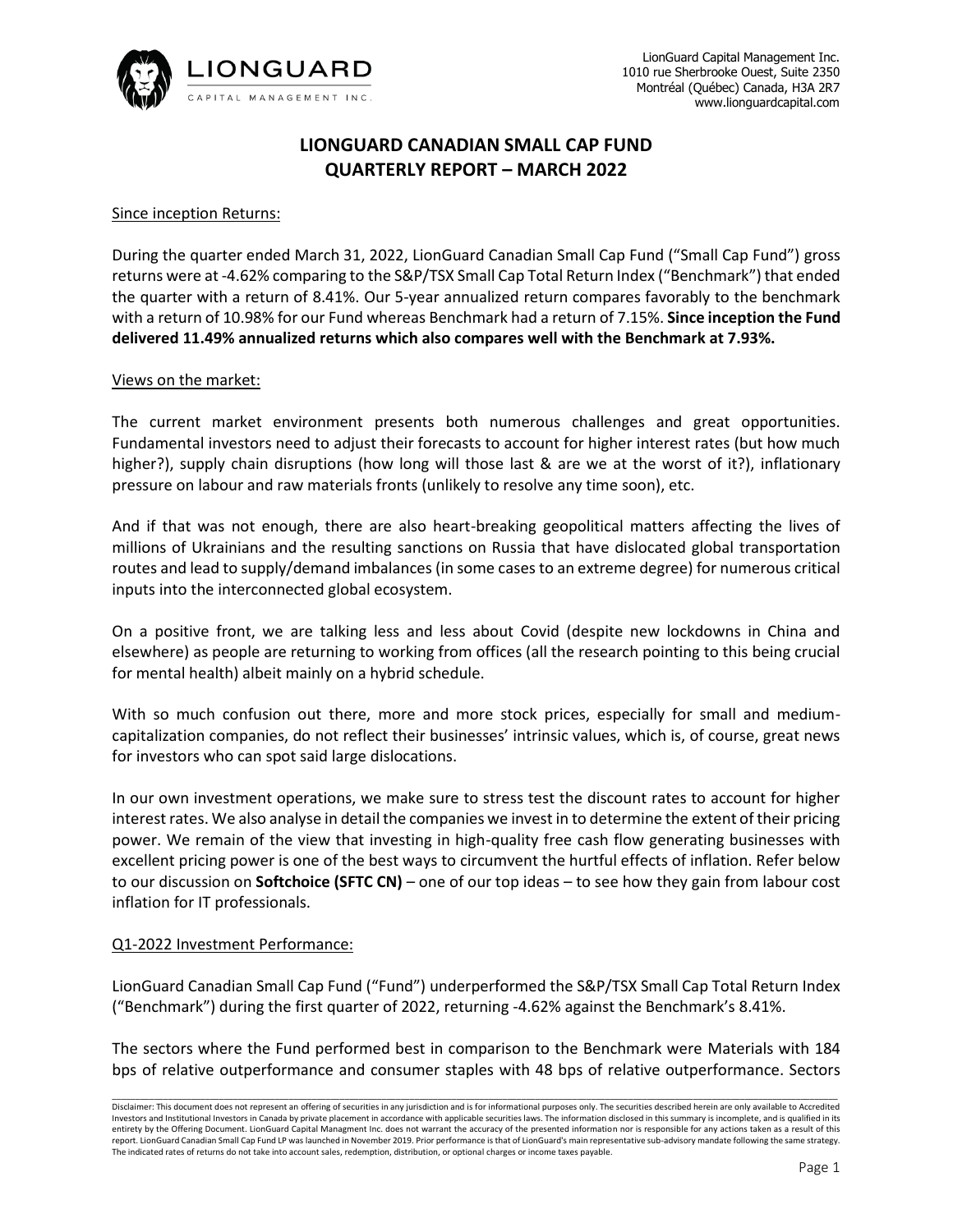

where the Fund underperformed vs the Benchmark included Energy with -502 bps of relative underperformance and Industrials with -494 bps.

Our largest relative contributors came from being overweight in **Softchoice corp** (SFTC CN) and **Major Drilling Goup** (MDI CN)**.** At the same time, being overweight in **Dirtt Environmental Solutions** (DRT CN) and **Sangoma Technologies** (STC CN) has cost us relative to the Benchmark.

**Softchoice Corporation (SFTC CN)** – Softchoice is a leading software-focused information technology solutions provider that helps clients through their digital transformation journey. Its main practice areas are 1) Hybrid multi-cloud integration & optimization, 2) Digital collaboration, and 3) Software/IT asset management. The company generates most of its profit from its high margin Software & Cloud segment (60%), with the balance in Services (9%) and Hardware (31%).

We believe the company presents an extremely compelling investment opportunity for the following reasons:

• **Secular demand drivers –** Digital transformation remains a key priority for companies of all sizes as the COVID-19 pandemic has drastically changed the way companies operate around the world. To ensure business continuity and capture the benefits from what modern cloud technology has to offer, IT spending on cloud adoption is bound to continue its growth trend for years to come. According to our internal research, only 15% of all enterprise workloads are currently deployed on the cloud in 2021, therefore, there is plenty of growth left in the cloud migration trend. SFTC has seen explosive cloud usage from its existing client base, its public cloud volume grew 86% from 2020 to 2021, above the industry growth rate of 30-50%.



#### Exhibit 1: Combined public cloud volume of Softchoice

 *Source: Investor Presentation*

Disclaimer: This document does not represent an offering of securities in any jurisdiction and is for informational purposes only. The securities described herein are only available to Accredited Investors and Institutional Investors in Canada by private placement in accordance with applicable securities laws. The information disclosed in this summary is incomplete, and is qualified in its entirety by the Offering Document. LionGuard Capital Managment Inc. does not warrant the accuracy of the presented information nor is responsible for any actions taken as a result of this report. LionGuard Canadian Small Cap Fund LP was launched in November 2019. Prior performance is that of LionGuard's main representative sub-advisory mandate following the same strategy. The indicated rates of returns do not take into account sales, redemption, distribution, or optional charges or income taxes payable.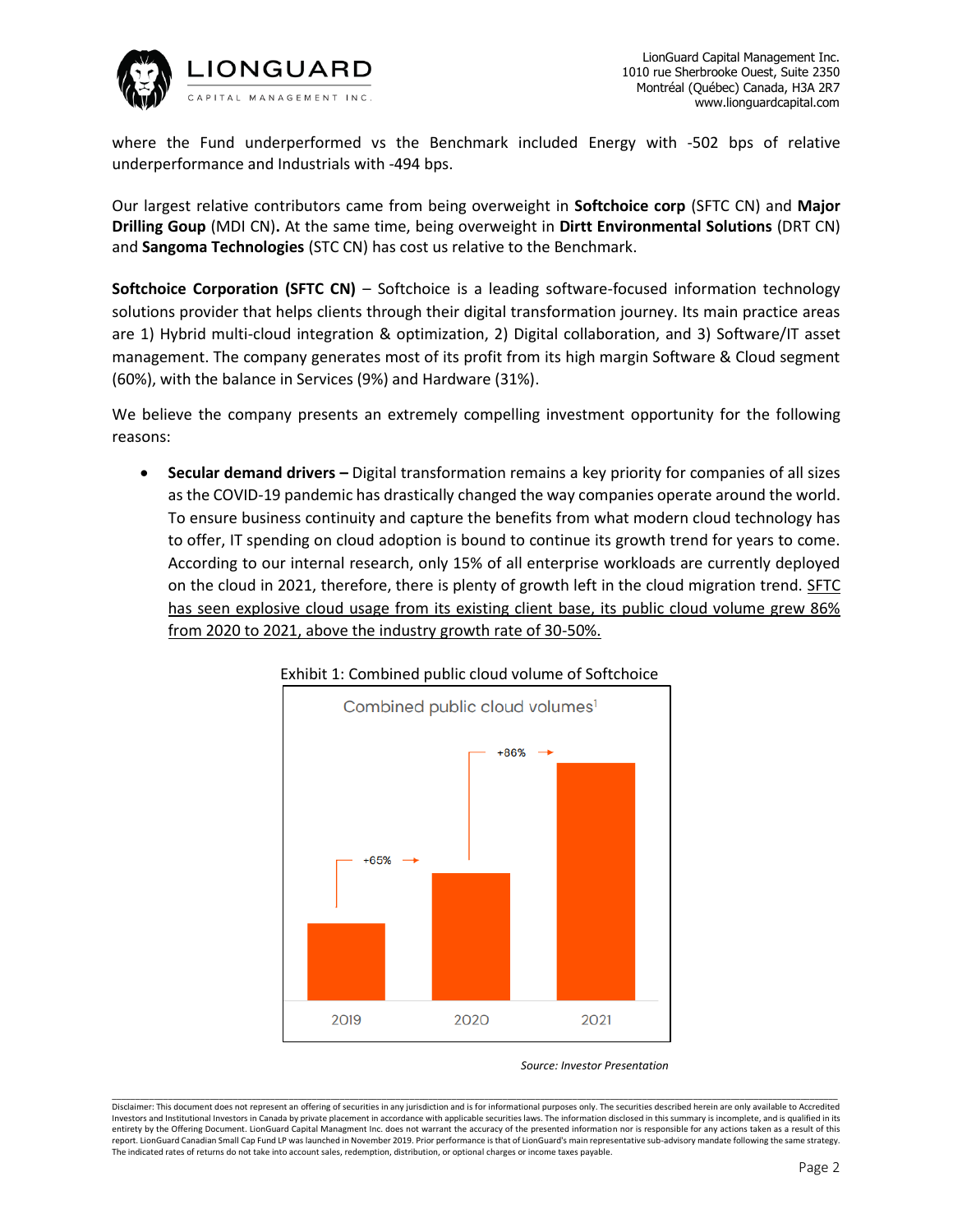

• **Inflation is a tailwind –** A key offering of SFTC is to help clients optimize their IT spending. With rising costs across the board, optimizing IT cost structure is becoming imperative. Recent engagements with 2 of STFC's clients have led to cost reductions of 40% and 50%. Given that skilled IT professionals remain in short supply, the value proposition of outsourcing IT functions to companies like SFTC has never been stronger.

## Exhibit 2: SFTC customer case study



• **Strong recurring revenue provides stable earnings and is a solid foundation for growth –** With over 70% of gross profit coming from sticky revenue streams, net revenue retention of 113%, and rising gross profit per customer, SFTC has demonstrated solid execution and increasing penetration within its customer base. It is not surprising, given SFTC's strong reputation, that the company recently won the prestigious 2022 VMware Partner of the Year award. This accolade highlights the outstanding competitive positioning of SFTC.

Disclaimer: This document does not represent an offering of securities in any jurisdiction and is for informational purposes only. The securities described herein are only available to Accredited Investors and Institutional Investors in Canada by private placement in accordance with applicable securities laws. The information disclosed in this summary is incomplete, and is qualified in its entirety by the Offering Document. LionGuard Capital Managment Inc. does not warrant the accuracy of the presented information nor is responsible for any actions taken as a result of this report. LionGuard Canadian Small Cap Fund LP was launched in November 2019. Prior performance is that of LionGuard's main representative sub-advisory mandate following the same strategy. The indicated rates of returns do not take into account sales, redemption, distribution, or optional charges or income taxes payable.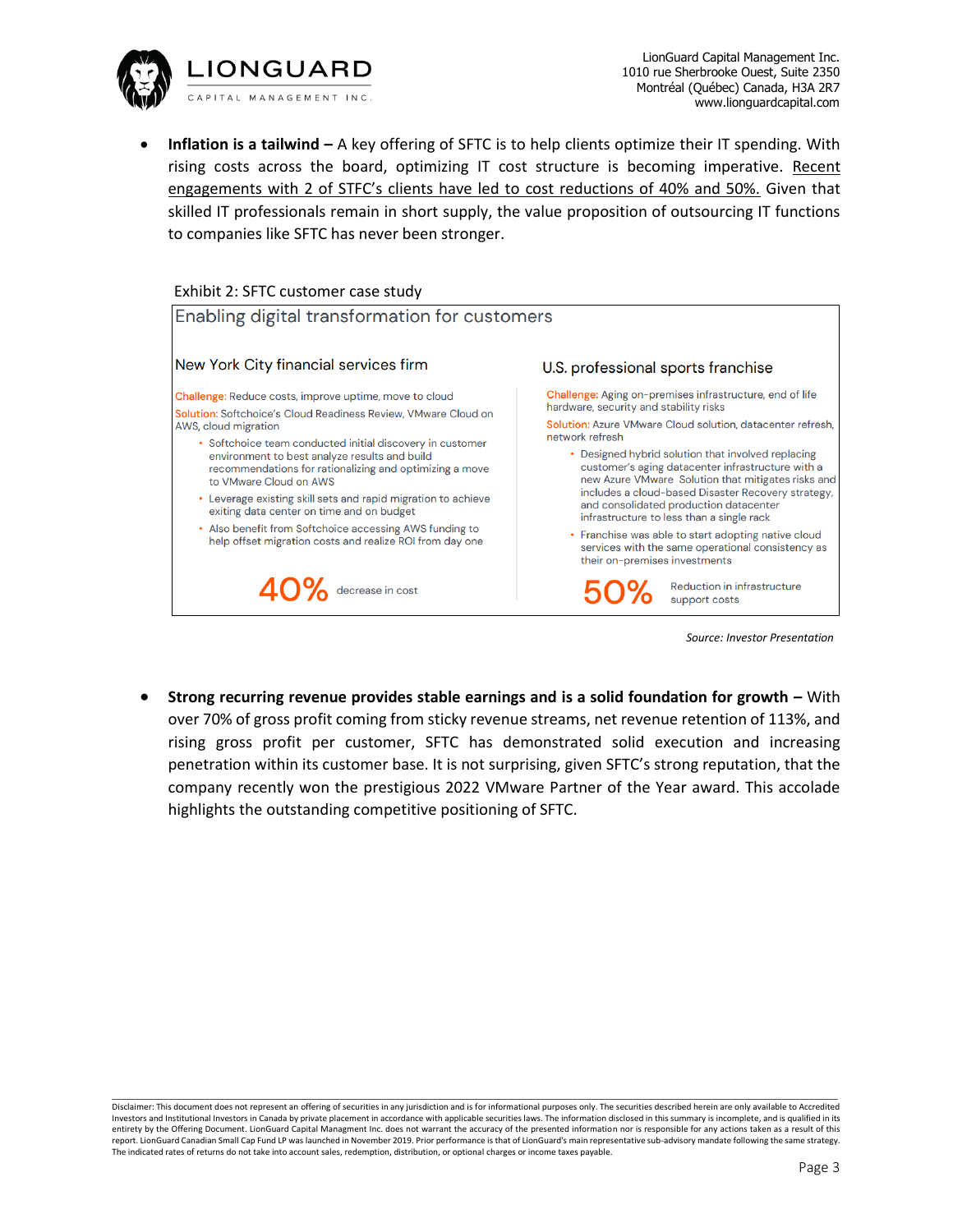

# Exhibit 3: Financial Performance



*Source: Investor Presentation*

# Exhibit 4: Revenue mix progression



 *Source: Investor Presentation*

• **EBITDA margin expansion –** Given the inherent operating leverage of the business and the management team's strong execution, the EBTIDA margin increased from 20% in 2017 to 24% in 2022. Also, with the latest Q4/21 earnings release, the company raised the FY2022 guidance from \$300M of gross profit to at least \$320M, and EBITDA margin (as a percentage of gorss profit) to 30% (from 24% in 2021). We believe the margin expansion story does not end here. We are confident that margins will continue to expand (BY A LOT!) on the back of high operating leverage, strategic initiatives aimed at improving efficiency, and the harvesting of recent investments and economies of scale. The best-in-class companies in this industry have an EBITDA margin of 40%. Based on our research, we believe there is no structural difference between the best-in-class peers and SFTC , and thus, there is a path for SFTC to reach an EBITDA margin that is in the high 30s. Assuming the company can achieve best-in-class margins, SFTC can deliver an EPS CAGR of 20-25% over the next 5 years.

Disclaimer: This document does not represent an offering of securities in any jurisdiction and is for informational purposes only. The securities described herein are only available to Accredited Investors and Institutional Investors in Canada by private placement in accordance with applicable securities laws. The information disclosed in this summary is incomplete, and is qualified in its entirety by the Offering Document. LionGuard Capital Managment Inc. does not warrant the accuracy of the presented information nor is responsible for any actions taken as a result of this report. LionGuard Canadian Small Cap Fund LP was launched in November 2019. Prior performance is that of LionGuard's main representative sub-advisory mandate following the same strategy. The indicated rates of returns do not take into account sales, redemption, distribution, or optional charges or income taxes payable.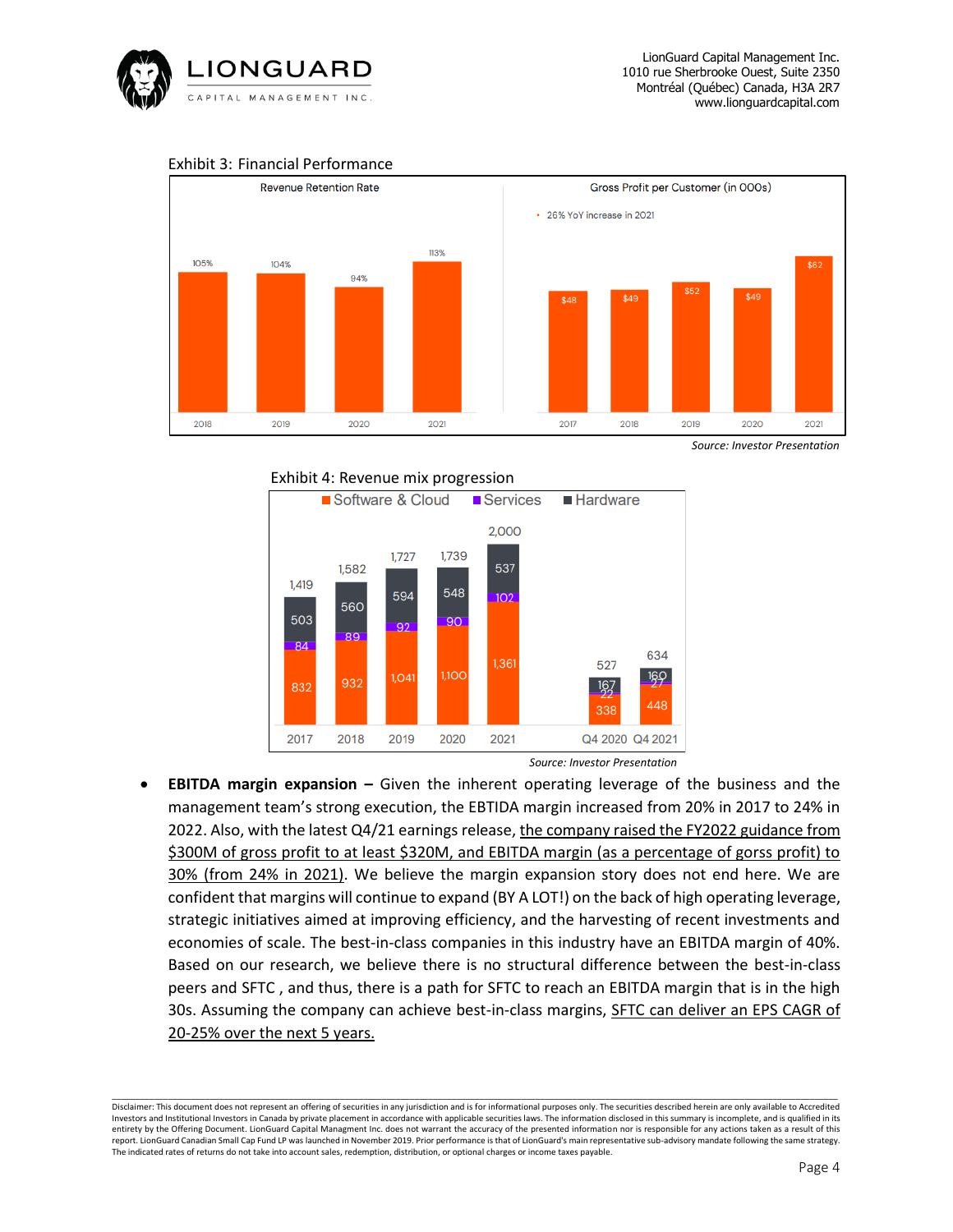



## Exhibit 5: Margin progression including internal estimates

 *Source: Company Filings, LionGuard Capital Management*

• **Cash flow machine** – Given its asset-light business model and high ROIC (~30% range), SFTC generates a large amount of cash per year. Although the company still has a small amount of debt on its balance sheet, we expect it to be debt-free by the end of the current fiscal year and thereafter will be in a good position to return the capital to shareholders in a more material way (substantial issuer bid and special dividends are both on the table). The company recently announced a 5% NCIB, which reflects the management and board's optimism on the business prospects for years to come.



Exhibit 6: FCF Yield to Enterprise Value

**Excellent management team with good alignment of interest – Insiders own around 50% of the** shares outstanding, which ensures strong alignment of interest with minority shareholders. The

*Source: Company Filings, LionGuard Capital Management*

Disclaimer: This document does not represent an offering of securities in any jurisdiction and is for informational purposes only. The securities described herein are only available to Accredited Investors and Institutional Investors in Canada by private placement in accordance with applicable securities laws. The information disclosed in this summary is incomplete, and is qualified in its entirety by the Offering Document. LionGuard Capital Managment Inc. does not warrant the accuracy of the presented information nor is responsible for any actions taken as a result of this report. LionGuard Canadian Small Cap Fund LP was launched in November 2019. Prior performance is that of LionGuard's main representative sub-advisory mandate following the same strategy. The indicated rates of returns do not take into account sales, redemption, distribution, or optional charges or income taxes payable.